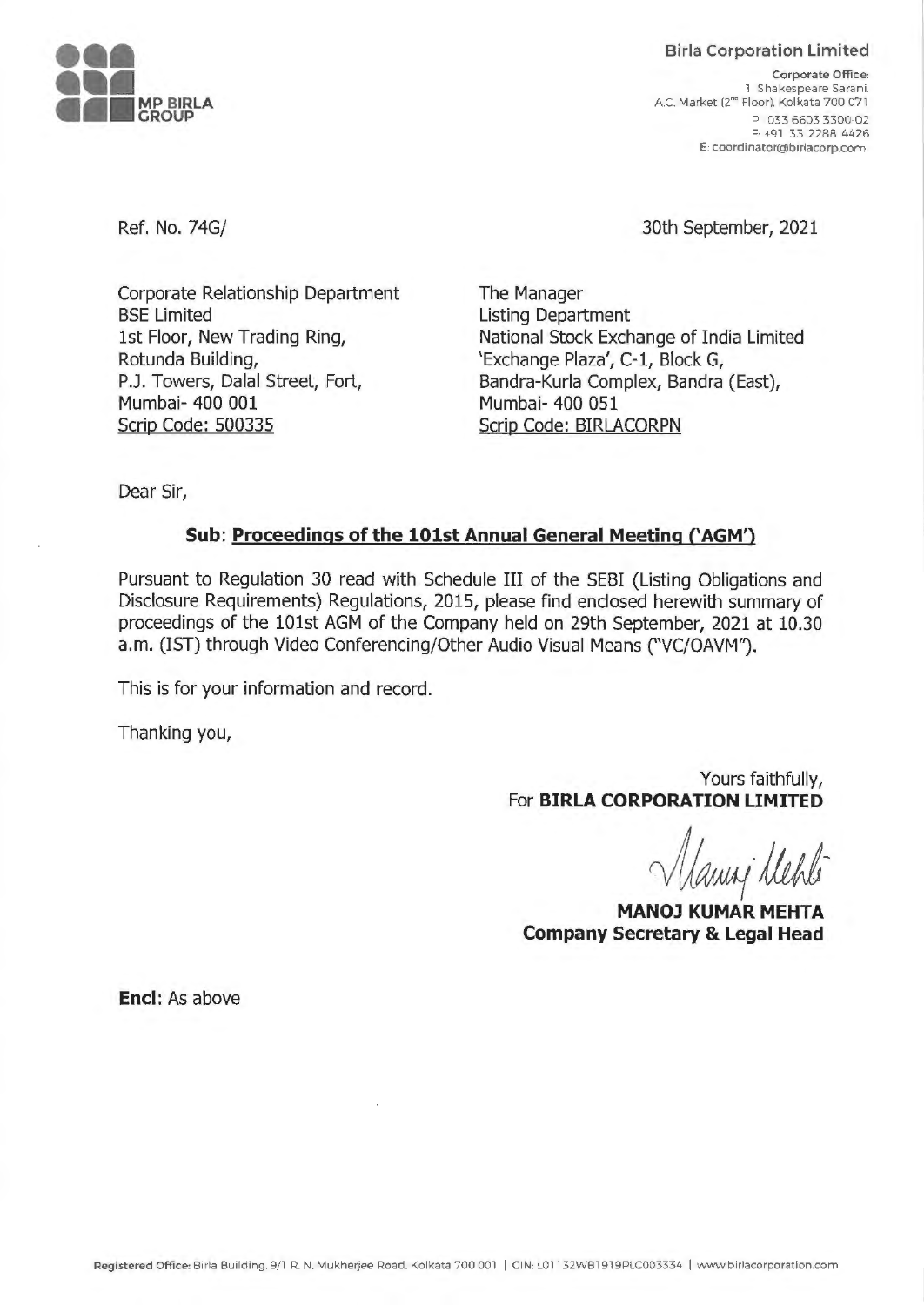

**Birla Corporation Limited** 

**Corporate Office:**  l. Shakespeare Sarani. A.C. Market (2"" Floor). Kolkata 700 071 P: 033 6603 3300-02 F: +91 33 2288 4426 **E: coordinator@birlacorp.com** 

 $\frac{1}{2}$   $\frac{1}{2}$   $\frac{1}{2}$ 

u *J.;.)* 

# **SUMMARY OF THE PROCEEDINGS OF THE 101ST ANNUAL GENERAL MEETING OF BIRLA CORPORATION LIMITED**

The 101st Annual General Meeting ('AGM') of the members of Birla Corporation Limited (''the Company'') was held on Wednesday, 29th September, 2021 at 10.30 a.m. (1ST) through Video Conferencing/Other Audio Visual Means (''VC/OAVM'') in accordance with the circulars issued by the Ministry of Corporate Affairs and SEBI.

Shri Harsh V. Lodha, Chairman of the Board & Chairman of the Stakeholders Relationship Committee, joined the meeting through video conferencing from Corporate Office of Birla Corporation Limited, Kolkata and welcomed the Directors and Members of the Company present at the AGM. The requisite quorum being present, the Chairman called the Meeting to order.

Shri Arvind Pathak, Managing Director & Chief Executive Officer the Company, Shri Vikram Swarup, Non-Executive Independent Director and Chairman of the Audit Committee and the Nomination and Remuneration Committee of the Company, Shri Dhruba Narayan Ghosh and Shri Anand Sordia, Non-Executive Independent Directors of the Company attended the Meeting.

The representatives of the Statutory Auditors, Secretarial Auditors of the Company and the Scrutinizer were also present at the Meeting from their respective locations through video conferencing.

Shri Manoj Kumar Mehta, Company Secretary & Legal Head of the Company, briefed the Members on certain points regarding the participation of shareholders at the meeting through Video Conferencing or Other Audio Visual Means.

The Company Secretary informed the Members that the Register of Directors and Key Managerial Personnel and their shareholding and the Register of Contracts or arrangements in which Directors are interested and all other documents referred to in the Notice have been made available electronically for inspection by the Members during the meeting.

The Company Secretary informed the Members that pursuant to the provisions of the Companies Act, 2013 read with the MCA Circulars and SEBI Circulars, the Company had provided to its members the facility to exercise their right to vote in respect of the businesses to be transacted at the Meeting. The remote e-voting commenced on 26th September, 2021 at 9.00 a.m. (IST) and ended on 28th September, 2021 at 5.00 p.m. (IST).

Shri Anil Murarka, Practicing Company Secretary, had been appointed as Scrutinizer for scrutinizing the voting process.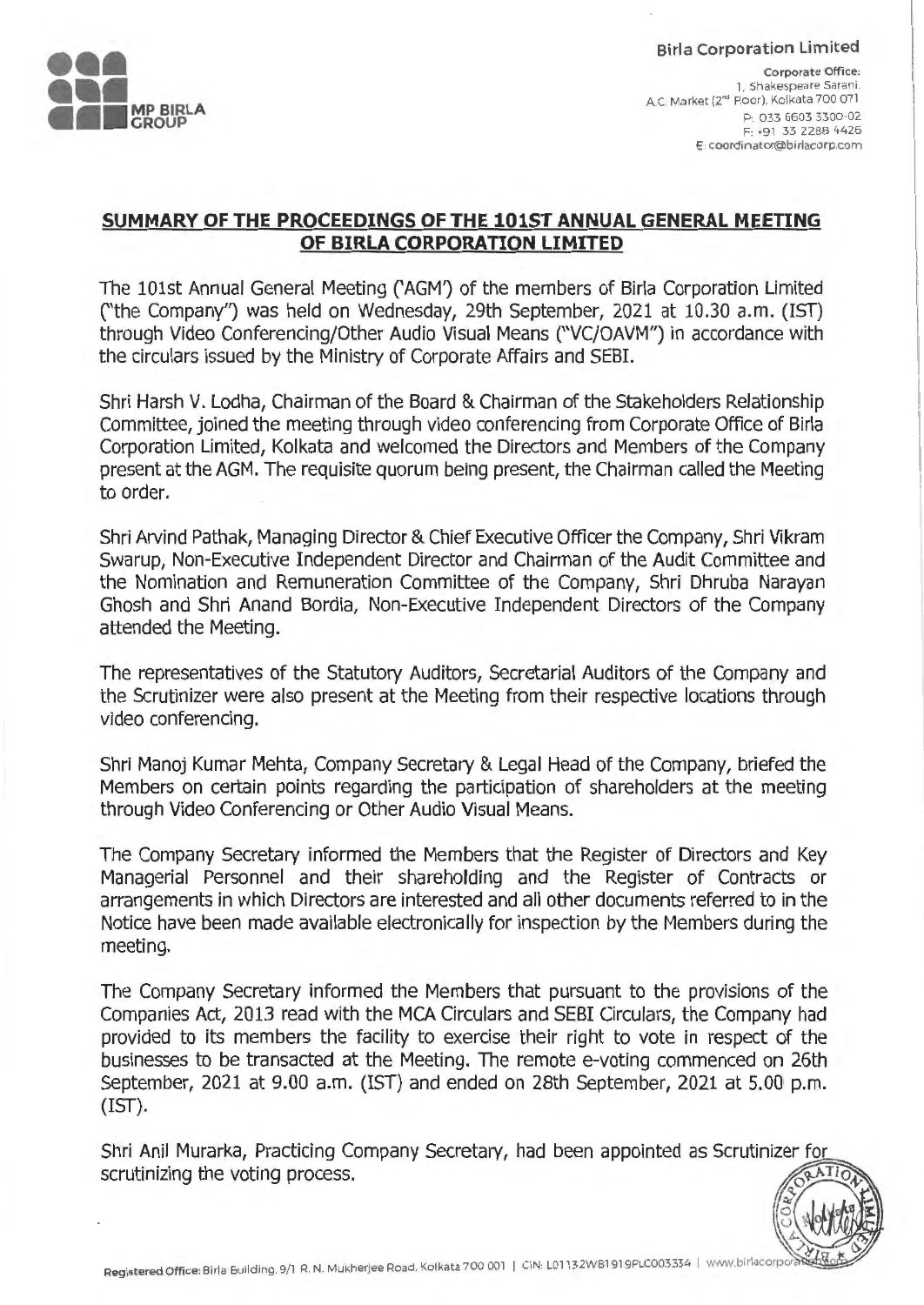

The Chairman, thereafter, briefed the shareholders about the working of the Company and major developments.

The Chairman then moved the following business (Ordinary/ Special) for consideration and approval of the Members:

## **Ordinary Business:**

# **Resolution No. 1: Ordinary Resolution**

Adoption of: a) Audited Standalone Financial Statements of the Company for the financial year ended 31st March, 2021 together with the Reports of the Directors and Auditors thereon; and (b) Audited Consolidated Financial Statements of the Company for the financial year ended 31st March, 2021 together with the Report of Auditors thereon.

## **Resolution No. 2: Ordinary Resolution**

Declaration of Dividend on Ordinary Shares for the financial year ended 31st March, 2021 at the rate of  $\overline{x}$  10/- per share (100%).

### **Resolution No. 3: Ordinary Resolution**

Re-appointment of Shri Dilip Ganesh Karnik (DIN: 06419513), Director, who retires by rotation and being eligible, offers himself for re-appointment.

### **Special Business:**

### **Resolution No. 4: Ordinary Resolution**

Appointment of Shri Arvind Pathak (DIN: 00585588), as a Director of the Company.

### **Resolution No. 5: Ordinary Resolution**

Appointment of Shri Arvind Pathak (DIN: 00585588) as the Managing Director & Chief Executive Officer of the Company, for a period of 3 (three) years with effect from 31st March, 2021.

### **Resolution No. 6: Ordinary Resolution**

Ratification of remuneration of  $\bar{\tau}$  4,50,000/- payable to Cost Auditors of the Company, M/s. Shome & Banerjee, Cost Accountants (Firm Registration No. 000001) for the Financial Year 2021-2022.